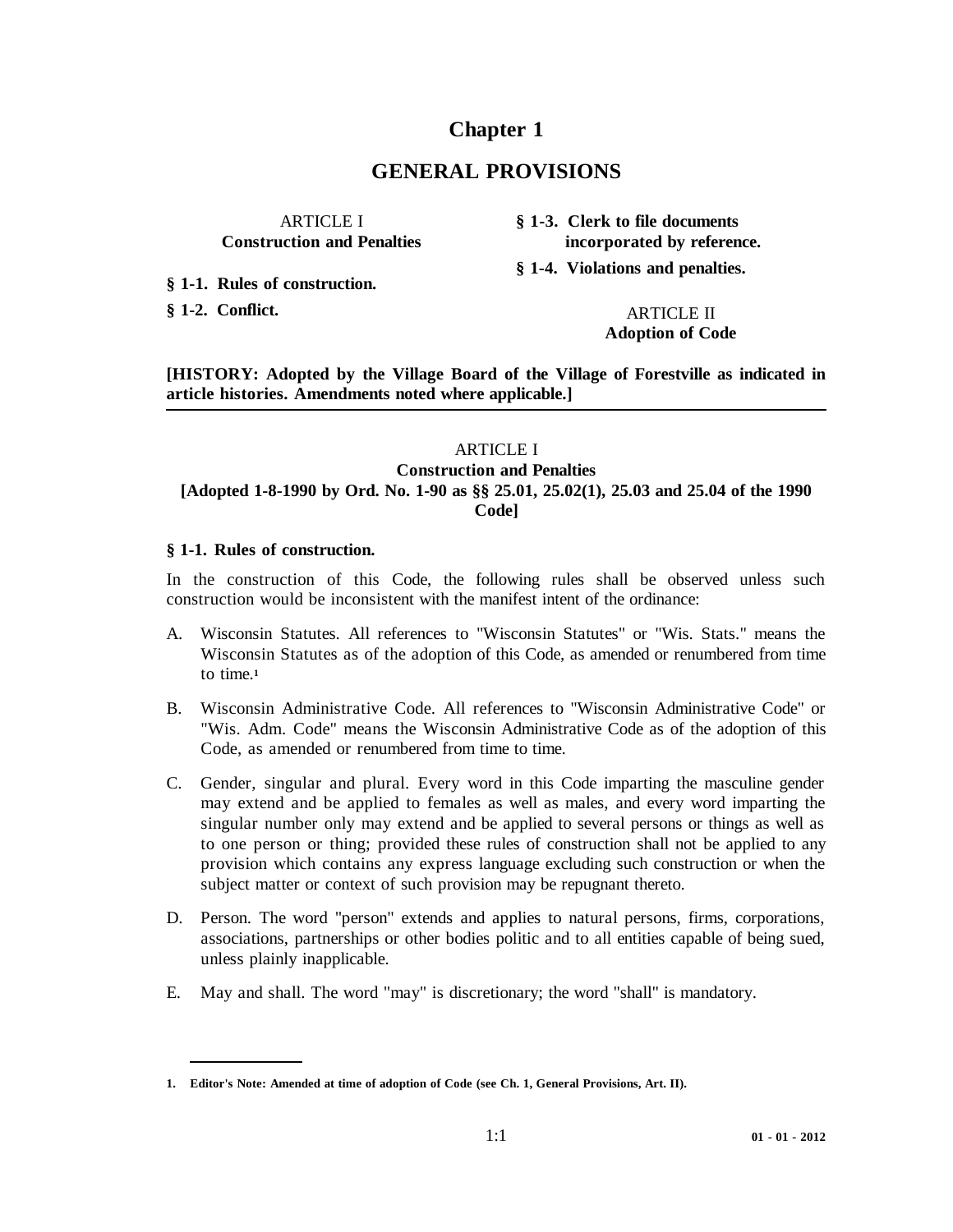#### § 1-1 FORESTVILLE CODE § 1-4

- F. Acts of agents. When a provision requires an act to be done which may by law as well be done by an agent as by the principal, such requirement shall be construed to include all such acts when done by an authorized agent.
- G. Verbs. The use of any verb in the present tense shall not preclude the interpretation of the verb in the future tense where appropriate.

#### **§ 1-2. Conflict.**

If the provisions of the different chapters of this Code conflict with or contravene each other, the provisions of each chapter shall prevail as to all matters and questions arising out of the subject matter of such chapter.

#### **§ 1-3. Clerk to file documents incorporated by reference.**

Whenever in this Code any standard, code, rule, regulation or other written or printed matter is adopted by reference, it shall be deemed incorporated in this Code as if fully set forth herein and the Clerk shall file, deposit and keep in his office a copy of the code, standard, rule, regulation or other written or printed matter as adopted. Materials so filed, deposited and kept shall be public records open for examination with proper care by any person during the Clerk's office hours, subject to such orders or regulations which the Clerk may prescribe for their preservation.

#### **§ 1-4. Violations and penalties.**

- A. General penalty. Except as otherwise provided, any person who shall violate any of the provisions of this Code shall, upon conviction of such violation, be subject to a penalty, which shall be as follows:
	- (1) First offense. Any person who shall violate any provision of this Code shall, upon conviction thereof, forfeit not less than \$5 nor more than \$500, together with the costs of prosecution, and in default of payment of such forfeiture and costs of prosecution, shall be imprisoned in the county jail until such forfeiture and costs are paid, but not exceeding 90 days.
	- (2) Second offense. Any person found guilty of violating any ordinance or part of an ordinance of this Code who has previously been convicted of a violation of the same ordinance within one year shall, upon conviction thereof, forfeit not less than \$50 nor more than \$500 for each such offense, together with the costs of prosecution, and in default of payment of such forfeiture and costs, shall be imprisoned in the county jail until such forfeiture and costs are paid, but not exceeding six months.
- B. Continued violations. Each violation and each day a violation continues or occurs shall constitute a separate offense. Nothing in this Code shall preclude the Village from maintaining any appropriate action to prevent or remove a violation of any provision of this Code.

 $\frac{8}{9}$  1-1